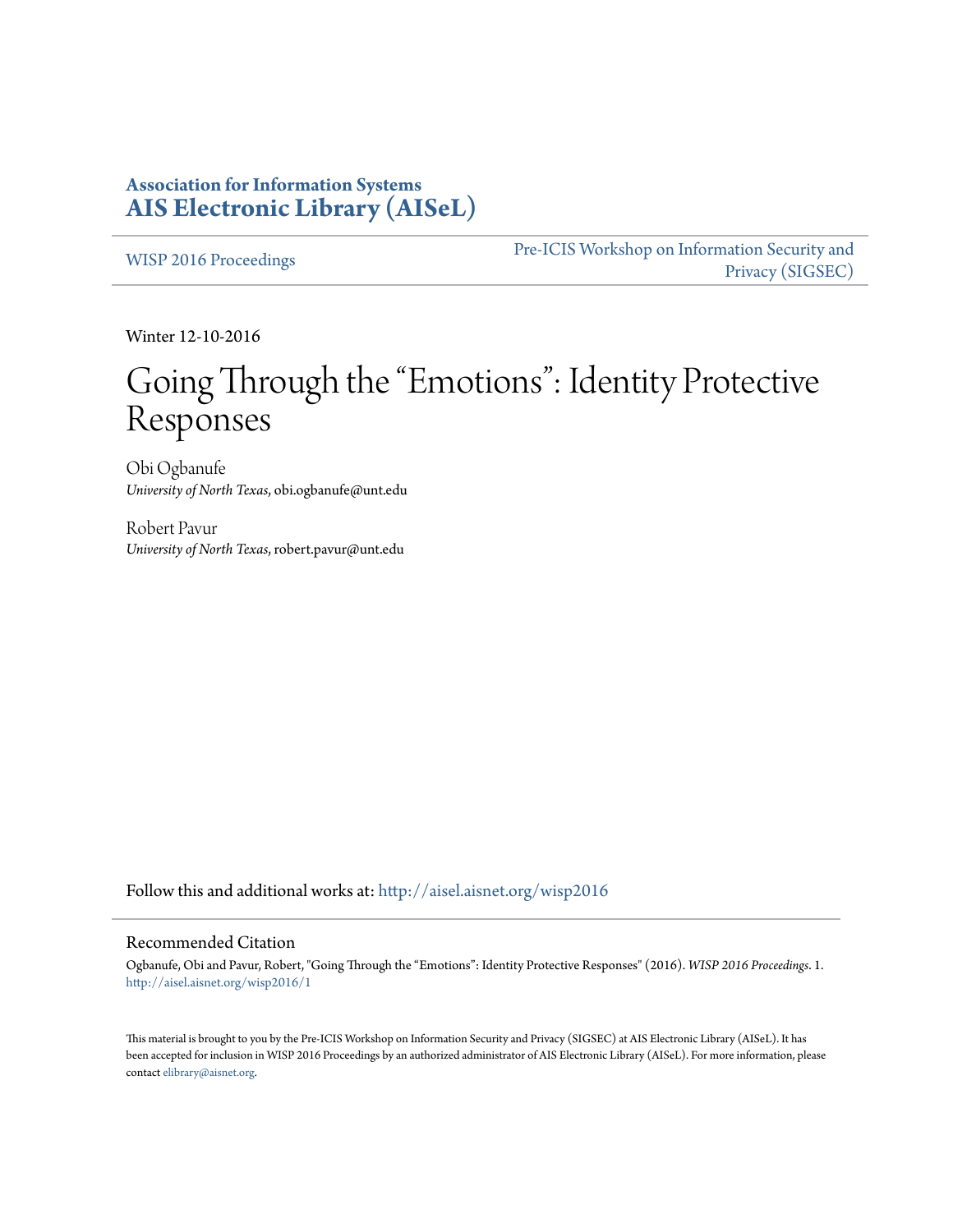## **Going Through the "Emotions": Identity Protective Responses**

*Research-in-Progress*

**Obi Ogbanufe** University of North Texas, Denton, TX 76201, USA. {Obi.Ogbanufe@unt.edu}

**Robert Pavur** University of North Texas, Denton, TX 76201, USA. {Robert.Pavur@unt.edu}

#### **ABSTRACT**

This study examines identity theft, specifically, the mechanisms through which individuals protect themselves using credit monitoring information. As an adaptive protective response against identity theft, we conceptualize credit monitoring information as an information product. By integrating protection motivation theory with the extended parallel process model, we seek to understand how individuals either take adaptive recommended actions or maladaptive ones. A research model, hypotheses, and an experiment are described.

**Keywords**: identity theft, credit monitoring, data breach, extended parallel process model

## **INTRODUCTION**

In recent years, security breaches (e.g. Target, Home Depot, Anthem) involving the exposure of several millions of individuals' personally identifiable information (PII) fill the news. Individuals face great financial and psychological risks from security breaches that result in identity theft (Sharp et al. 2004). According to Javelin (2015), in 2105 more than 13.1 million adults in the U.S became victims of identity theft (IDT) and lost a total of \$15 billion to thieves. With identity related theft activities at the forefront of Federal Trade Commission's (FTC) consumer complaint in 15 consecutive years (FTC 2015), there is a need to understand how individuals cope with and respond to these issues using information systems. IDT refers to the misuse of another person's personal information to commit fraud (Gonzales and Majoras 2007). While IDT has become a focus for regulators, organizations and individuals, there is scant empirical and theoretical based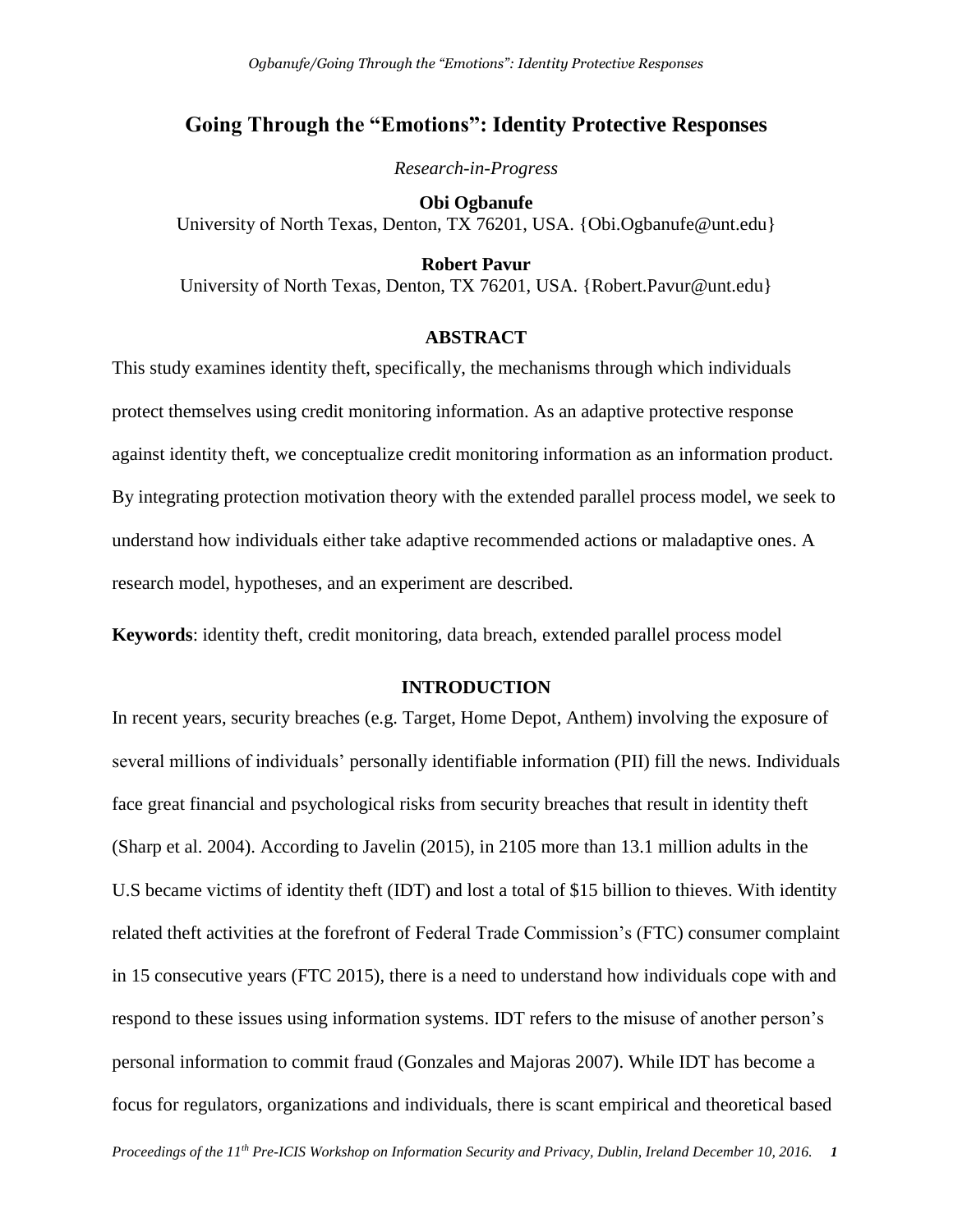research in this area (Hemphill 2001; Milne 2003), especially as it relates to individuals' financial and personal well-being. Hence, this study focuses on how individuals protect themselves using credit monitoring information (CMI). The following research question is identified, *what are the effects of identity theft on the individual's motivation to adopt credit monitoring information protection*? We propose a model that integrates both protection motivation theory (PMT) and extended parallel process model (EPPM) to explain the process through which individuals either take an adaptive coping response or a maladaptive coping response. The combination portrays a nuanced picture anchored on the importance of studying how and why individuals take protective mechanisms to protect against IDT, choose to do nothing, or reject the message outright. By including financial well-being as a personal relevance construct (Johnston et al. 2015) specific to the IDT, we extend PMT in information security research. For practice, in highlighting these alternate paths, we explicate factors contributing to maladaptive response and how organization's users can be trained to accept future messages.

## **THEORETICAL BACKGROUND**

The individual's identity can be a combination or a subset of PII that includes but is not limited to the individual's name, social security number, driver's license, financial account numbers (FTC 2015), and tightly linked to both the person's financial history and future. It is the form of identity needed in order to secure a home mortgage or employment. Identity theft can occur offline and online (Lai et al. 2012). Prior IDT research include its effect on payment systems (Kahn and Liñares-Zegarra 2015), IDT cycle (Albrecht et al. 2011), and fear of identity theft (Roberts et al. 2013). As a step to mitigate the threat of IDT or reduce the impact, it is a generally accepted notion that a quick discovery of the theft limits the attendant damages (Anderson 2005). This quick discovery is usually accomplished with credit monitoring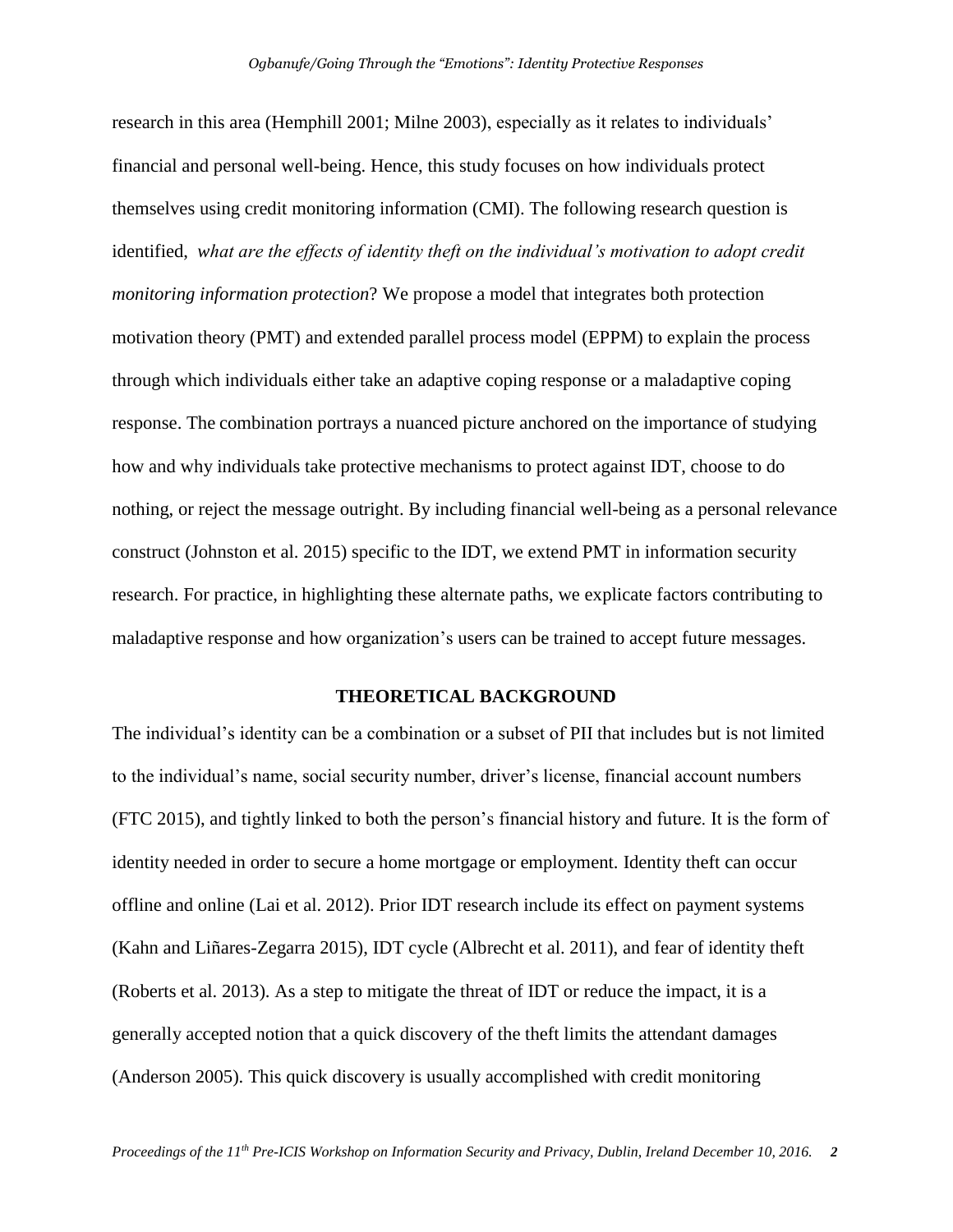information. Credit monitoring utilizes an information system to regularly monitor a person's financial information against fraudulent activities, and assists in reconciling and cleaning questionable transactions (Johnson 2011). Credit monitoring information is a protective measure against economic harm due to identity theft (Johnson 2011). Following Raghunathan and Sarkar (2016), we conceptualize credit monitoring as an information product. The primary objective of consumers of an information product is to "obtain a reliable estimate of some quantity of interest that will help her make a sound decision" (p. 111). Similarly, in our case, the consumer's objective is to receive information regarding suspicious financial activities, in order to help resolve the issue. We define the individual's intention to use CMI as a protective behavior that individuals voluntarily engage for protecting against IDT. PMT suggests that individuals facing a threat will appraise the threat through their perceptions of severity of and their vulnerability to the threat. In addition, individuals appraise the effectiveness of a coping response (Maddux and Rogers 1983; Rogers 1975). PMT's criticisms is that it does not specify when and why people reject adaptive recommendations (Witte 1998). The EPPM (Witte 1992) addresses the limitations of PMT by distinguishing the aspects of a stimulus that bring about the cognitive (danger control) from the aspects that bring about the emotional (fear control). EPPM posits that perceived efficacy (self-efficacy and response efficacy) is the determinant of whether it is danger control or fear control that is initiated, and perceived threat (severity and vulnerability) is the determinant of the intensity of the responses (Witte 1992). The EPPM puts the focus back on the effect of the emotion, fear. According to Witte (1992; 1994), the manipulation of perceived efficacy activates the fear control (emotional affect based) processes and results in maladaptive response. When individuals are presented with high threat but presented with low efficacy solution to the threat, the user may feel that there is little chance that the solution (response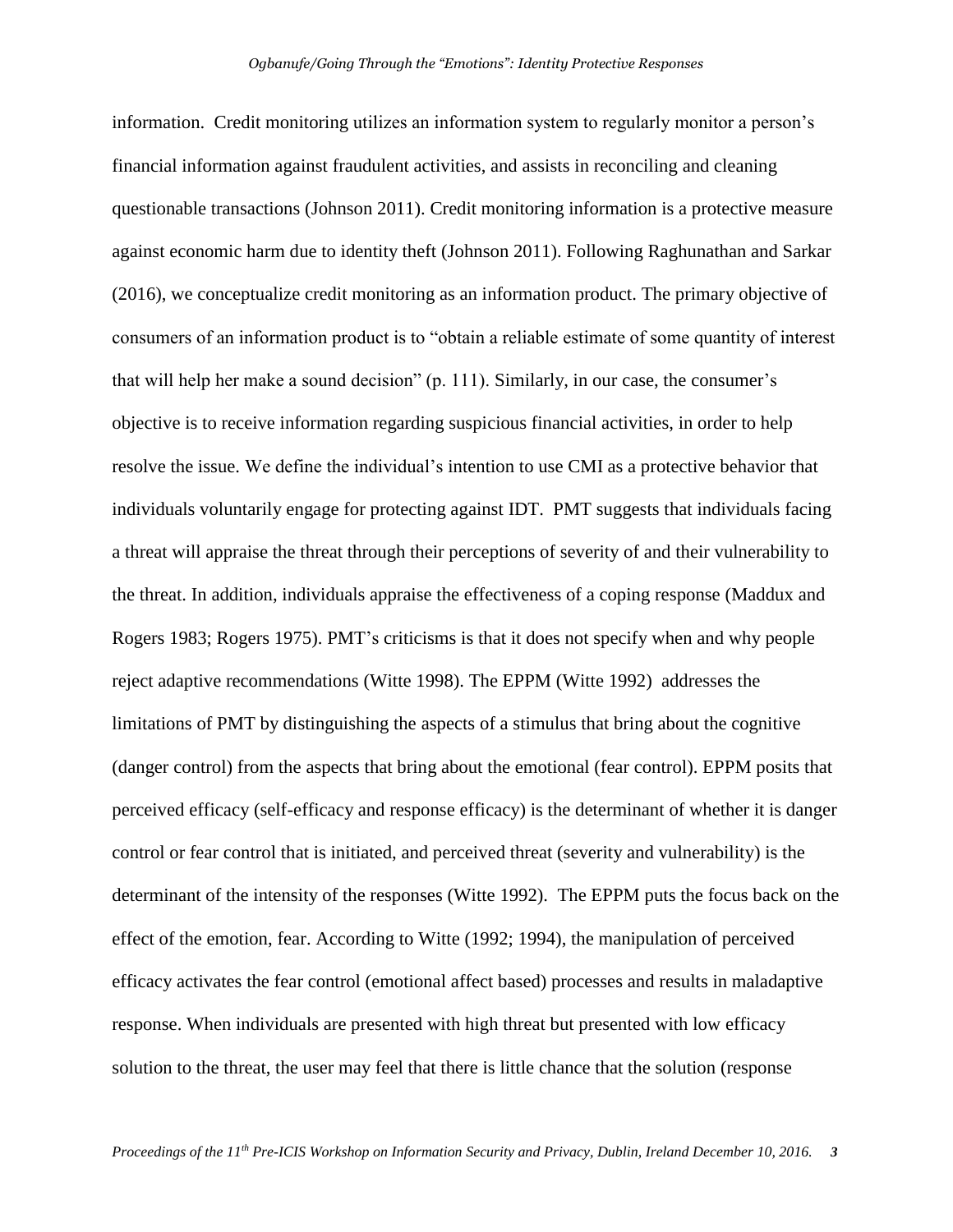efficacy) will mitigate the threat. Thus, the user enacts maladaptive responses, denial, avoidance, rejection etc. In order to represent both adaptive and maladaptive as separate and distinct responses to fear appeal, the proposed model (Figure 1) integrates PMT (dashed line)



and EPPM. This study incorporates both message acceptance that leads to adaptive responses, and message rejection that leads to maladaptive responses in order to fully understand the effect of fear appeals

Figure 1: Research Model

in persuading and motivating individuals in InfoSec. Perceived threat (severity and vulnerability), perceived efficacy (response efficacy and self-efficacy), and perceived financial well-being affect CMI. We conceptualize intention to use CMI as the danger control and cognitive aspect of adaptive response. On the lower right side of the model is the integration of the EPPM. Avoidance and denial are jointly conceptualized as the maladaptive response (Witte 1994).

#### **HYPOTHESES DEVELOPMENT**

#### **Danger Control**

Threat appraisal includes severity and vulnerability of threat. Severity is the degree to which individuals see the consequences of being an IDT victim as severe (i.e., how severe the damage caused by identity theft will be). Vulnerability is the probability that the individual will be an IDT victim. Severity of IDT can be the loss of income, denial of credit for home or car purchase,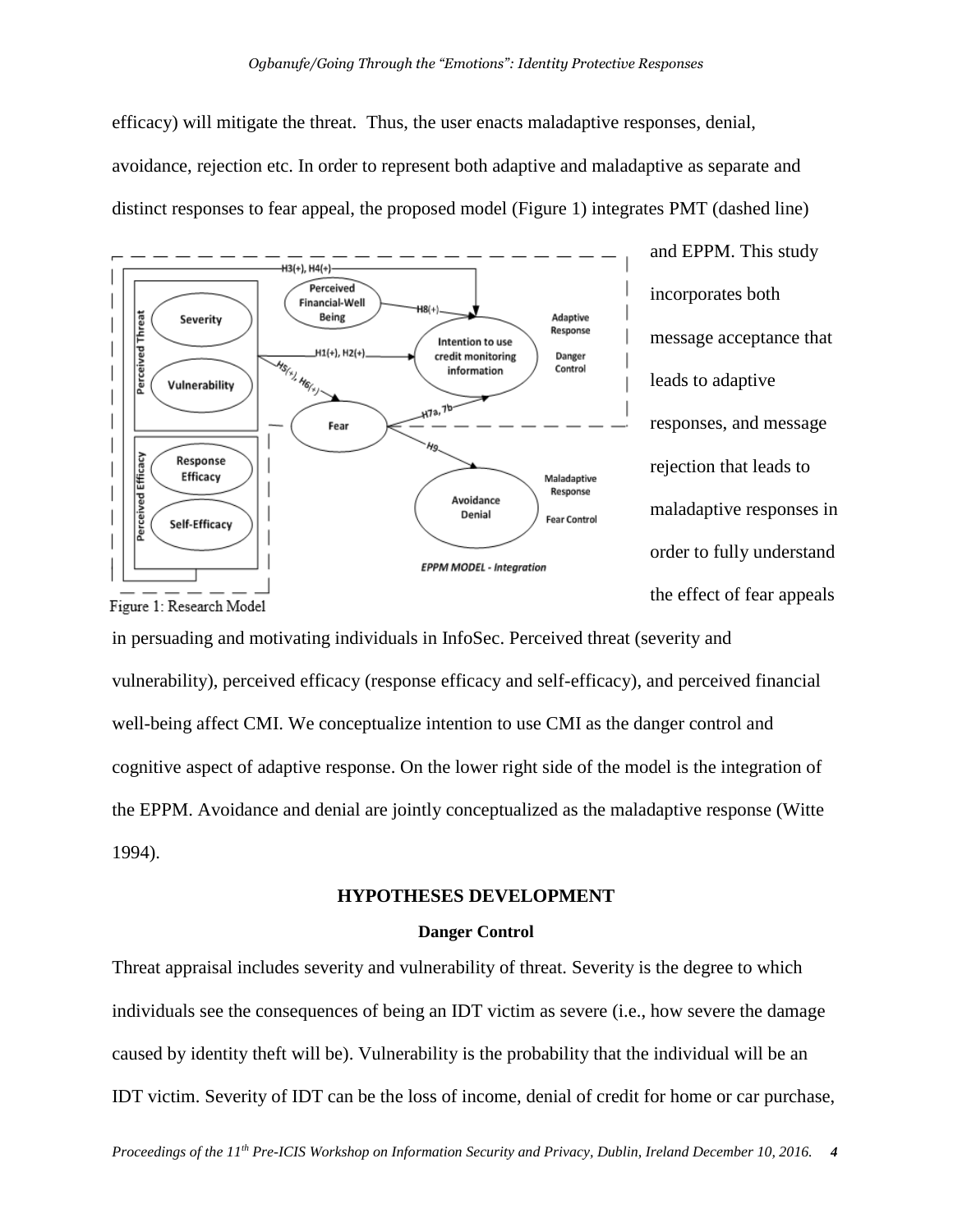the out-of-pocket expenses for its resolution, and the resolution duration which can last years. IDT has been the number one complaint to the FTC fifteen consecutive years (FTC 2015; ITRC 2014). Another indication of the rising tide and vulnerability is that more than 12.6 million adults in the U.S became victims of identity theft and lost a total of \$21 billion to the thieves. Given the severity and vulnerability of the IDT occurrences, we expect that individuals intend to use CMI to control that danger. Response efficacy is the belief that the adaptive response will work, and that taking the protective action will be effective in averting the threat (Maddux and Rogers 1983). Self-efficacy is the belief that it is possible to implement the protective behavior. Together, both response efficacy and self-efficacy are termed perceived efficacy. When individuals believe that CMI will control the danger of IDT (i.e. high perceived response efficacy), and believe that they are capable of seeking and acquiring CMI (i.e. high selfefficacy), they will be willing to use CMI.

*H1: Perceived severity positively influences intention to use CMI. H2: Perceived vulnerability positively influences intention to use CMI. H3: Response efficacy positively influences intention to use CMI. H4: Self-efficacy positively influences intention to use CMI*

When individuals view losses from IDT as severe and perceive their vulnerability to experience IDT, we expect that this would generate fear. Fear is a negatively valenced emotion. We posit that if the severity and vulnerability of the threat of an identity theft is perceived, then fear will be an outcome of that perception. Therefore we hypothesize:

*H5: Severity positively influences perceived fear. H6: Vulnerability positively influences perceived fear*

Research on EPPM notes that fear affects intention when fear is high. That is, when fear is low, it does not have an effect on intention to self-protect, instead it has the opposite effect. It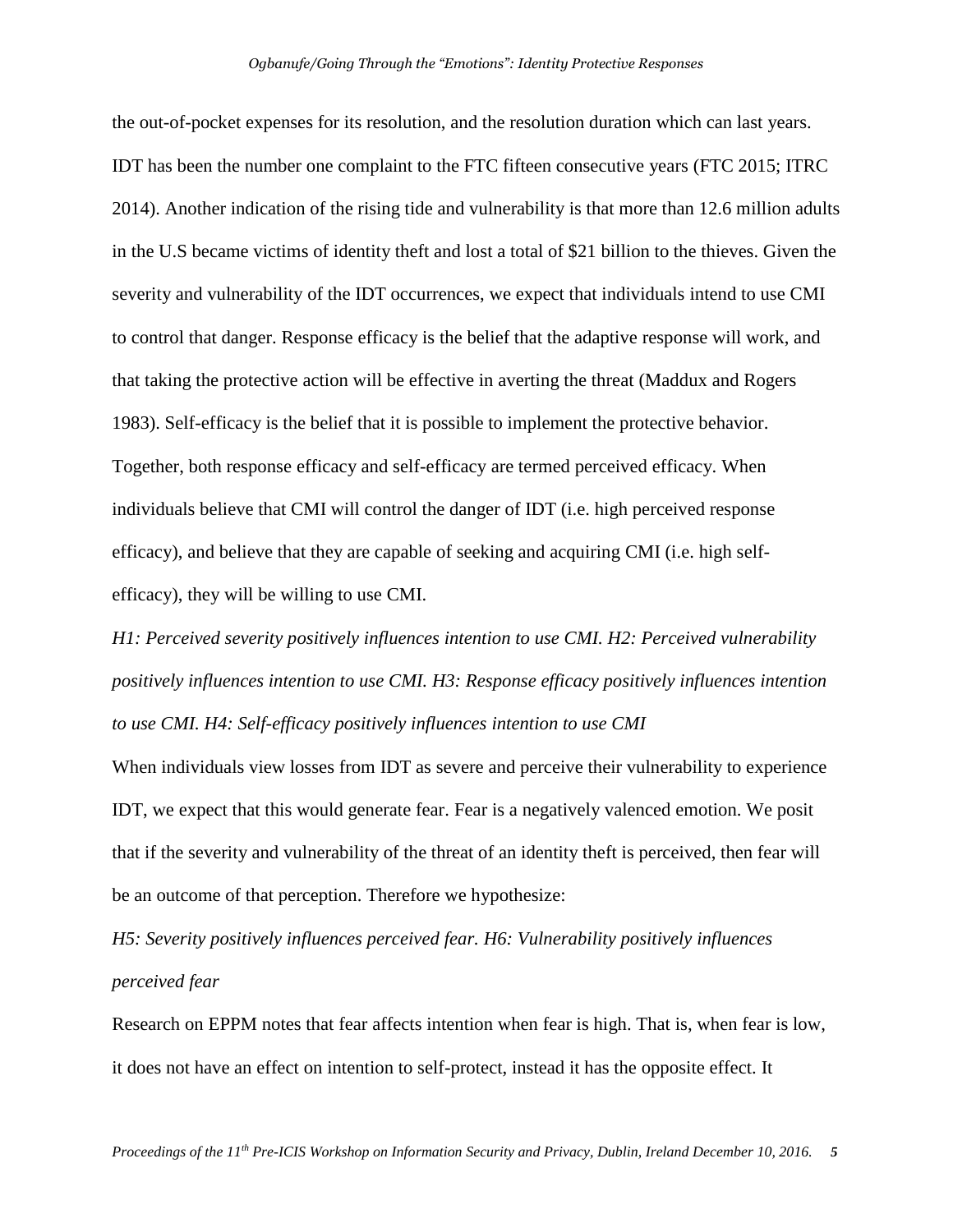backfires. The boomerang effect of fear appeals is when fear decreases protection motivation instead of increasing it. Hence, low fear leads to maladaptive responses and not to adaptive responses. Results from prior research shows that there is no relationship between fear and adaptive response (intention) when there is low fear appeal manipulation (Boss et al. 2015). Based on the EPPM and the prior empirical results, we expect a direct effect of fear on intention to use CMI only when fear is high. Therefore, we hypothesize:

*H7a: When high, fear has a direct effect on intention to use CMI. H7b: When low, fear has no direct effect on intention to use CMI*

IDT represents a threat to the human asset, that is, the financial and psychological well-being of the individual (Kahn and Liñares-Zegarra 2015; Sharp et al. 2004). Johnston et al. (2015) argue the importance of including personal relevance factors in theories explaining protective behavior. Hence, we expect that an individual's perception of their financial well-being (human asset) will affect their intention to use CMI. Therefore, we hypothesize:

*H8: Perceived financial well-being positively influences intention to use CMI*

## **FEAR CONTROL**

EPPM suggests that perceived threat is the main contributing factor that determines how strong a response will be (intensity), whereas perceived efficacy is the main contributing factor that determines whether danger control or fear control processes is activated (Witte and Allen 2000). The notion is that when individuals doubt the efficacy of the recommended response, that is, when there are questions whether the recommended response will work (i.e. low perceived response efficacy) or when they doubt their ability to take the recommended action (i.e. low perceived self-efficacy), individuals will be motivated to control or reject their fear. This is usually done through denial or defensive avoidance (e.g. I am not at risk of identity theft, it cannot happen to me"). Therefore, we hypothesize: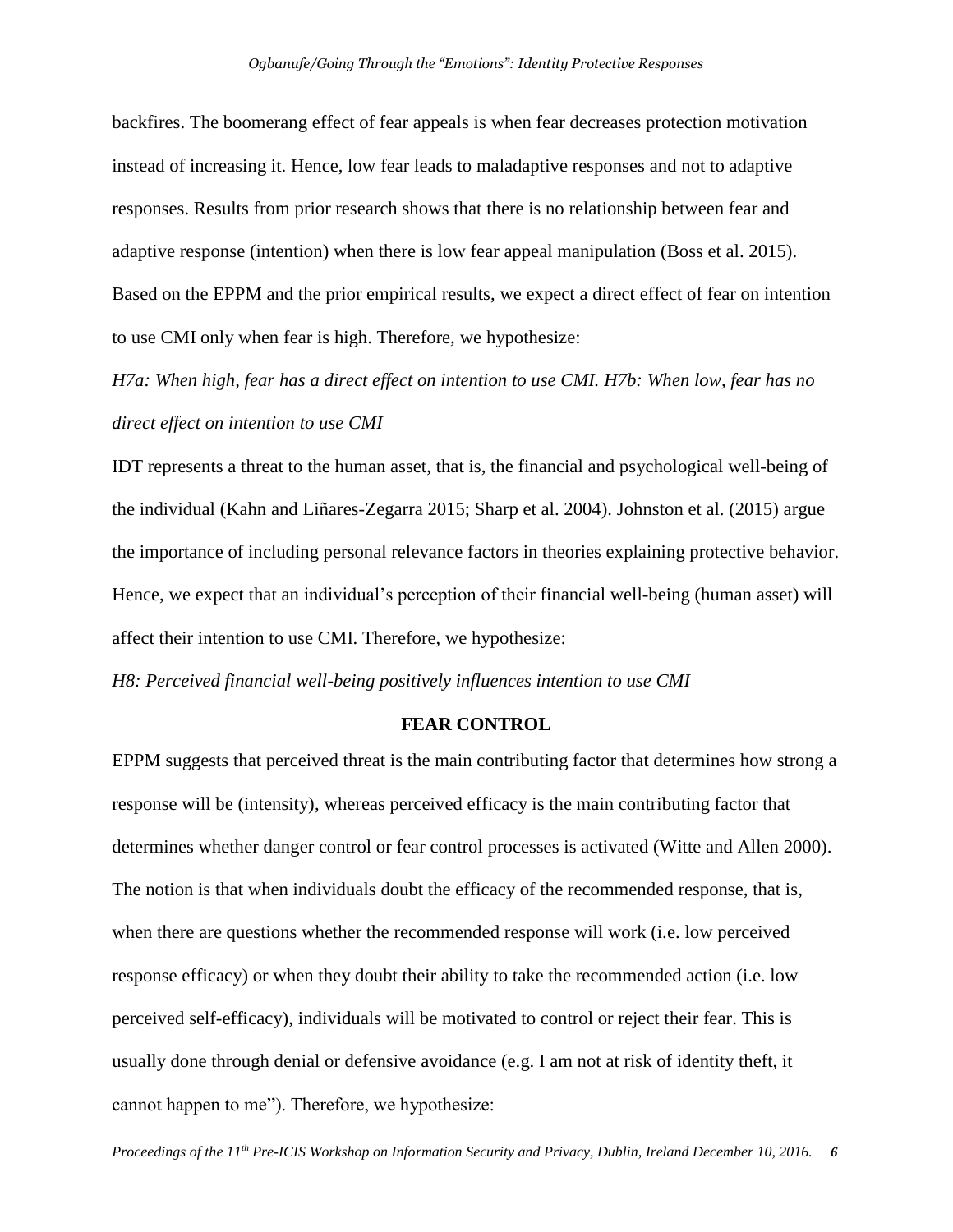*H9: When threat is high and there is low response efficacy and low self-efficacy, there will be a higher degree of maladaptive responses (denial, avoidance) than when there is high response efficacy and high self-efficacy*

### **METHODOLOGY**

We will examine the proposed research model and hypotheses using an experiment. The EPPM suggests that the manipulation of the perceived efficacy denotes whether danger control or fear control process are enacted. Therefore, we intend to manipulate both perceived efficacy and threat by varying the levels of threat (severity and vulnerability) and efficacy (response efficacy and self-efficacy) in a 2 (high, low threat) x 2 (high, low efficacy) design. The responses of the participants will be measured immediately after the experiment. Our sample will include both students and non-students. All measures will be from the literature and adapted to the context of the current study. Severity, vulnerability, fear, self-efficacy, response efficacy and intent will be adopted from Boss et al. (2015) and Milne et al. (2002). Denial and avoidance will be adapted from Witte (1994). Financial well-being will be adapted from Prawitz et al. (2006).

## **EXPECTED RESULTS**

We expect that perceived threat (severity and vulnerability) and perceived efficacy (self-efficacy and response efficacy) will be positively associated with intention to use CMI. In integrating EPPM with PMT, we also expect to show the importance of fear in understanding and predicting either the protective adaptive response represented with intention to use CMI or maladaptive defensive responses. This study seeks to highlight the need for IDT research in IS, and also add to literature.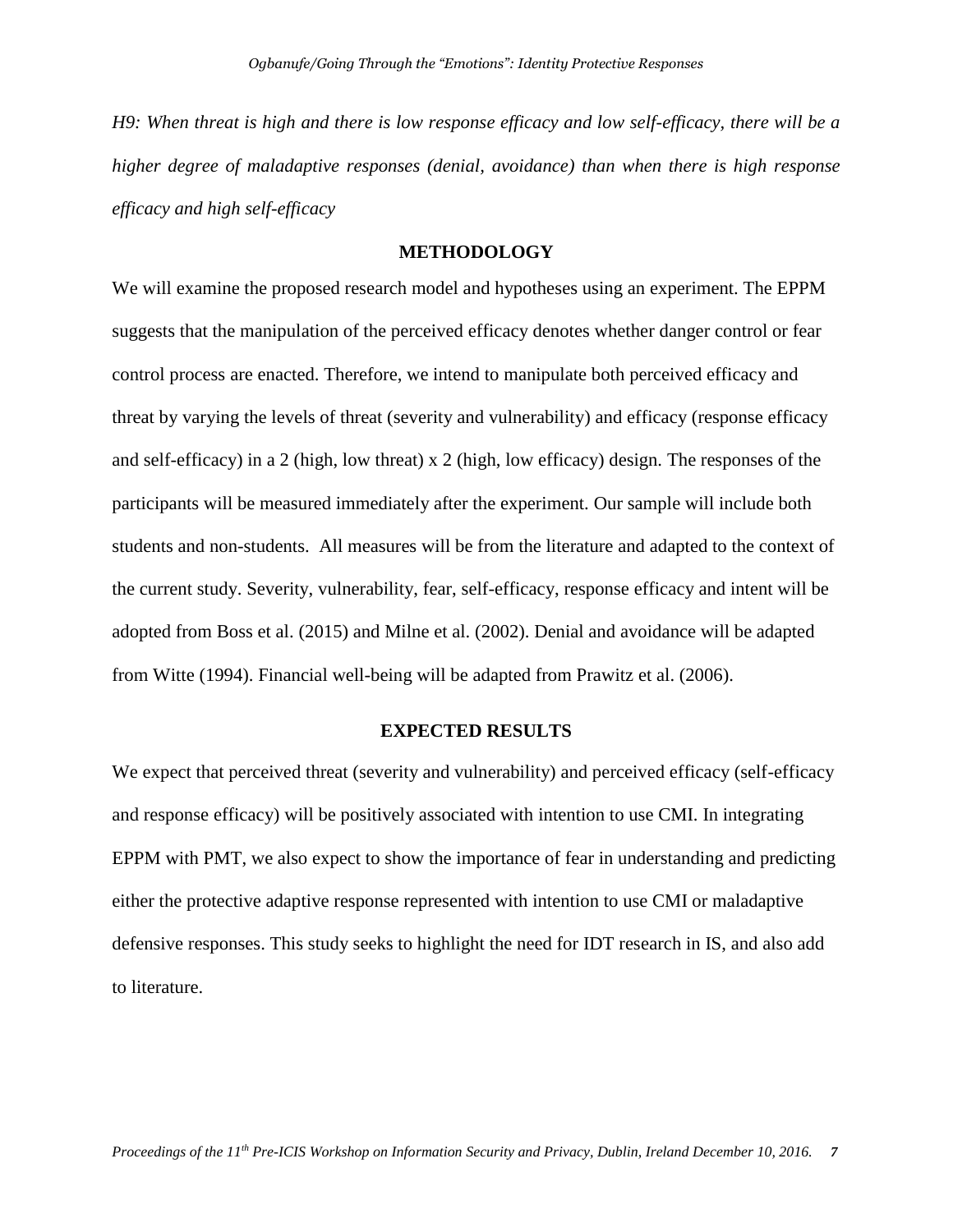## **REFERENCES**

- Albrecht, C., Albrecht, C., and Tzafrir, S. 2011. "How to Protect and Minimize Consumer Risk to Identity Theft," *Journal of Financial Crime* (18:4), pp. 405-414.
- Anderson, K.B. 2005. "Identity Theft: Does the Risk Vary with Demographics?," *FTC, Bureau of Economics Working Paper*:279).
- Boss, S.R., Galletta, D.F., Benjamin Lowry, P., Moody, G.D., and Polak, P. 2015. "What Do Systems Users Have to Fear? Using Fear Appeals to Engender Threats and Fear That Motivate Protective Security Behaviors.," *MIS Quarterly* (39:4), 12//, pp. 837-864.
- FTC. 2015. "Identity Theft Tops Ftc's Consumer Complaint Categories Again in 2014." Retrieved March 14, 2016, from https:/[/www.ftc.gov/news-events/press](http://www.ftc.gov/news-events/press-releases/2015/02/identity-theft-tops-ftcs-consumer-complaint-categories-again-2014)[releases/2015/02/identity-theft-tops-ftcs-consumer-complaint-categories-again-2014](http://www.ftc.gov/news-events/press-releases/2015/02/identity-theft-tops-ftcs-consumer-complaint-categories-again-2014)
- Gonzales, A.R., and Majoras, D.P. 2007. "The President's Identity Theft Task Force: Combating Identity Theft a Strategic Plan."
- Hemphill, T.A. 2001. "Identity Theft: A Cost of Business?," *Business and Society Review* (106:1), pp. 51-63.
- ITRC. 2014. "Identity Theft Resource Center Breach Report Hits Record High in 2014." Retrieved September 4, 2015, from [http://www.idtheftcenter.org/ITRC-Surveys-](http://www.idtheftcenter.org/ITRC-Surveys-Studies/2014databreaches.html)[Studies/2014databreaches.html](http://www.idtheftcenter.org/ITRC-Surveys-Studies/2014databreaches.html)
- Johnson, V.R. 2011. "Credit-Monitoring Damages in Cybersecurity Tort Litigation," *George Mason Law Review* (19:1).
- Johnston, A.C., Warkentin, M., and Siponen, M. 2015. "An Enhanced Fear Appeal Rhetorical Framework: Leveraging Threats to the Human Asset through Sanctioning Rhetoric," *MIS Quarterly* (39:1), pp. 113-A117.
- Kahn, C.M., and Liñares-Zegarra, J.M. 2015. "Identity Theft and Consumer Payment Choice: Does Security Really Matter?," *Journal of Financial Services Research*), pp. 1-39.
- Lai, F., Li, D., and Hsieh, C.-T. 2012. "Fighting Identity Theft: The Coping Perspective," *Decision Support Systems* (52:2), pp. 353-363.
- Maddux, J.E., and Rogers, R.W. 1983. "Protection Motivation and Self-Efficacy: A Revised Theory of Fear Appeals and Attitude Change," *Journal of experimental social psychology* (19:5), pp. 469-479.
- Milne, G.R. 2003. "How Well Do Consumers Protect Themselves from Identity Theft?," *Journal of Consumer Affairs* (37:2), pp. 388-402.
- Milne, S., Orbell, S., and Sheeran, P. 2002. "Combining Motivational and Volitional Interventions to Promote Exercise Participation: Protection Motivation Theory and Implementation Intentions," *British journal of health psychology* (7:2), pp. 163-184.
- Prawitz, A.D., Garman, E.T., Sorhaindo, B., O'Neill, B., Kim, J., and Drentea, P. 2006. "Incharge Financial Distress/Financial Well-Being Scale: Development, Administration, and Score Interpretation," *Journal of Financial Counseling and Planning* (17:1).
- Raghunathan, S., and Sarkar, S. 2016. "Competitive Bundling in Information Markets: A Seller-Side Analysis," *MIS Quarterly* (40:1), pp. 111-A145.
- Roberts, L.D., Indermaur, D., and Spiranovic, C. 2013. "Fear of Cyber-Identity Theft and Related Fraudulent Activity," *Psychiatry, Psychology and Law* (20:3), pp. 315-328.
- Rogers, R.W. 1975. "A Protection Motivation Theory of Fear Appeals and Attitude Change1," *The journal of psychology* (91:1), pp. 93-114.